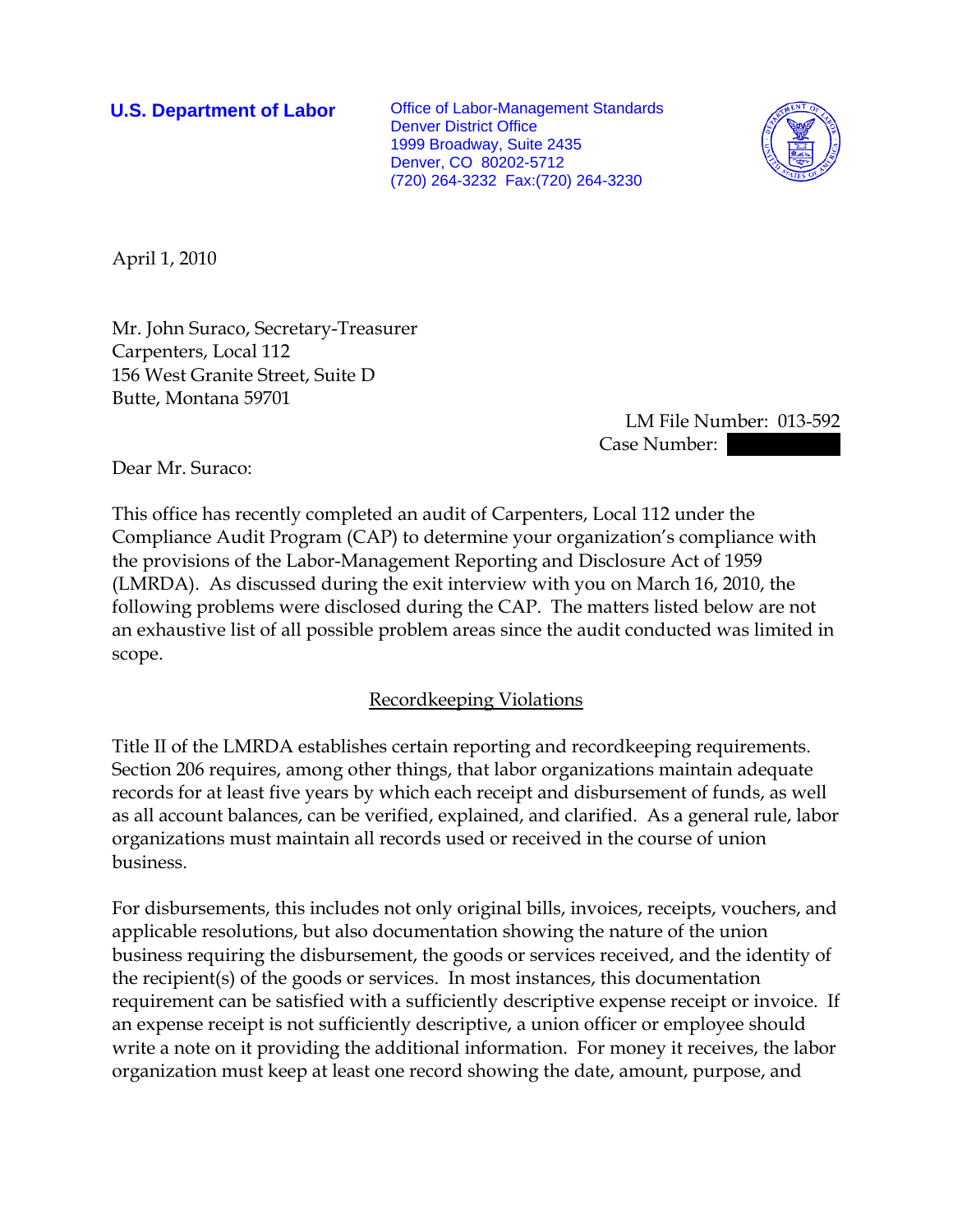source of that money. The labor organization must also retain bank records for all accounts.

The audit of Local 112's 2009 records revealed the following recordkeeping violations:

1. Expenses for Union Functions

Local 112 did not require officers to submit itemized receipts for party expenses totaling at least \$2,651. The union must maintain itemized receipts provided by caterers and other vendors for union functions. These itemized receipts are necessary to determine if such disbursements are for union business purposes and to sufficiently fulfill the recordkeeping requirement of LMRDA Section 206.

Local 112's records of Christmas and retirement party expenses did not include the names and titles of the persons incurring the charges. For example, the union incurred expenses of \$1,100 for two retirement parties and \$1,551 for a catered Christmas party, but the union did not keep a list of members in attendance at any of those functions. Union records of catered expenses must include the full names and titles of all persons who incurred the charges. Also, the records retained must identify the names of the caterer or restaurant where the officers incurred meal expenses.

2. Disposition of Property

Local 112 did not maintain an inventory of gift cards it purchased, and gave away at the annual Christmas party. The union must report the value of any union property on hand at the beginning and end of each year in Item 30 (Other Assets) of the LM-3. The union must retain an inventory or similar record of property on hand to verify, clarify, and explain the information that must be reported in Item 30.

The union must record in at least one record the date and the value of each item it gives away.

3. Receipt Dates not Recorded

Entries in Local 112's receipts journal reflect the date the union deposited money, but not the date that money was received. Many deposits were made one or two months after funds were received, and there was no deposit made in April 2009.